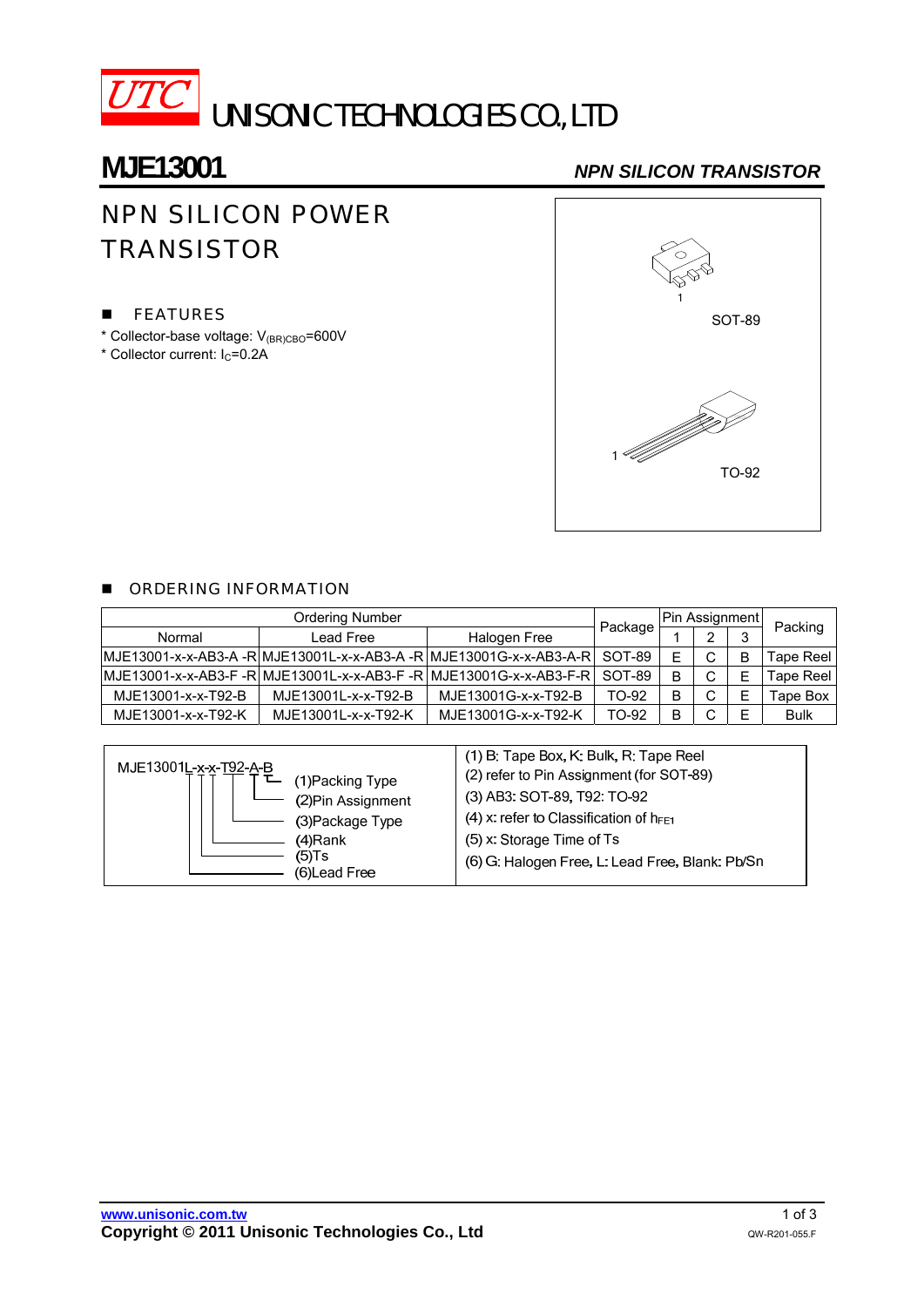### **ABSOLUTE MAXIMUM RATINGS**

| <b>PARAMETER</b>            |        | <b>SYMBOL</b>             | <b>RATINGS</b> | UNIT |
|-----------------------------|--------|---------------------------|----------------|------|
| Collector-Emitter Voltage   |        | V <sub>CEO</sub>          | 400            |      |
| Collector-Base Voltage      |        | V <sub>CBO</sub>          | 600            |      |
| Emitter Base Voltage        |        | V <sub>EBO</sub>          |                |      |
| Collector Current           |        | Ic.                       | 200            | mA   |
|                             | SOT-89 |                           | 550            | mW   |
| Collector Power Dissipation | TO-92  | $P_{C}$                   | 750            |      |
| <b>Junction Temperature</b> |        | $+150$                    | °C             |      |
| Storage Temperature         |        | $\mathsf{T}_{\text{STG}}$ | $-55 - +150$   | °C   |

Note: Absolute maximum ratings are those values beyond which the device could be permanently damaged. Absolute maximum ratings are stress ratings only and functional device operation is not implied.

#### **ELECTRICAL CHARACTERISTICS** ( $T_a=25^\circ$ C, unless otherwise specified)

| <b>PARAMETER</b>                            | <b>SYMBOL</b>           | <b>TEST CONDITIONS</b>                | <b>MIN</b> | <b>TYP</b> | <b>MAX</b> | <b>UNIT</b> |  |  |  |
|---------------------------------------------|-------------------------|---------------------------------------|------------|------------|------------|-------------|--|--|--|
| Collector-Base Breakdown Voltage            | BV <sub>CBO</sub>       | $I_C = 100 \mu A$ , $I_E = 0$         | 600        |            |            | V           |  |  |  |
| Collector-Emitter Breakdown Voltage         | <b>BV<sub>CEO</sub></b> | $IC=1mA, IB=0$                        | 400        |            |            | V           |  |  |  |
| Emitter-Base Breakdown Voltage              | BV <sub>EBO</sub>       | $I_E$ =100 µA, $I_C$ =0               | 7          |            |            | V           |  |  |  |
| Base-Emitter Voltage                        | $V_{BE}$                | $I_F = 100$ mA                        |            |            | 1.1        | V           |  |  |  |
| <b>Collector Cutoff Cut-Off Current</b>     | <b>I</b> CBO            | $V_{CB} = 600V$ , I <sub>E</sub> =0A  |            |            | 100        | μA          |  |  |  |
| <b>Collector Emitter Cut-Off Current</b>    | I <sub>CEO</sub>        | $V_{CF}$ =400V, $I_B$ =0              |            |            | 200        | μA          |  |  |  |
| <b>Emitter Cutoff Cut-Off Current</b>       | <b>IEBO</b>             | $V_{EB}$ =7V, I <sub>C</sub> =0A      |            |            | 100        | μA          |  |  |  |
| <b>ON CHARACTERISTICS</b>                   |                         |                                       |            |            |            |             |  |  |  |
| DC Current Gain                             | $h_{FE1}$ *             | $V_{CE}$ =20 V, I <sub>C</sub> =20mA  | 10         |            | 70         |             |  |  |  |
|                                             | $h_{FE2}$               | $V_{CE}$ =10V, I <sub>C</sub> =0.25mA | 5          |            |            |             |  |  |  |
| <b>Collector-Emitter Saturation Voltage</b> | $V_{CE(SAT)}$           | $I_C = 50mA$ , $I_B = 10mA$           |            |            | 0.5        | $\vee$      |  |  |  |
| Base-Emitter Saturation Voltage             | V <sub>BE(SAT)</sub>    | $IC=50mA, IB=10mA$                    |            |            | 1.2        | V           |  |  |  |
| <b>SMALL-SIGNAL CHARACTERISTICS</b>         |                         |                                       |            |            |            |             |  |  |  |
| <b>Current Gain Bandwidth Product</b>       | $f_{\text{T}}$          | 8<br>$lC=20mA, VCE=20V, f=1MHz$       |            |            |            | <b>MHz</b>  |  |  |  |
| <b>Resistive Load</b>                       |                         |                                       |            |            |            |             |  |  |  |
| Storage Time                                | $t_{\rm S}$             | $IC=50mA$ , $IB1=-IB2=5mA$            |            |            | 1.5        | μS          |  |  |  |
| <b>Fall Time</b>                            | t⊧                      | $V_{CC} = 45V$                        |            |            | 0.3        | us          |  |  |  |

### **E** CLASSIFICATION OF  $h_{FE1}$ <sup>\*</sup>

| <b>RANK</b>  |           |           |           |       | -         |       |       |       |       |       |       |       |
|--------------|-----------|-----------|-----------|-------|-----------|-------|-------|-------|-------|-------|-------|-------|
| <b>RANGE</b> | $10 - 15$ | $15 - 20$ | $20 - 25$ | 25-30 | $30 - 35$ | 35-40 | 40-45 | 45-50 | 50-55 | 55-60 | 60-65 | 65-70 |